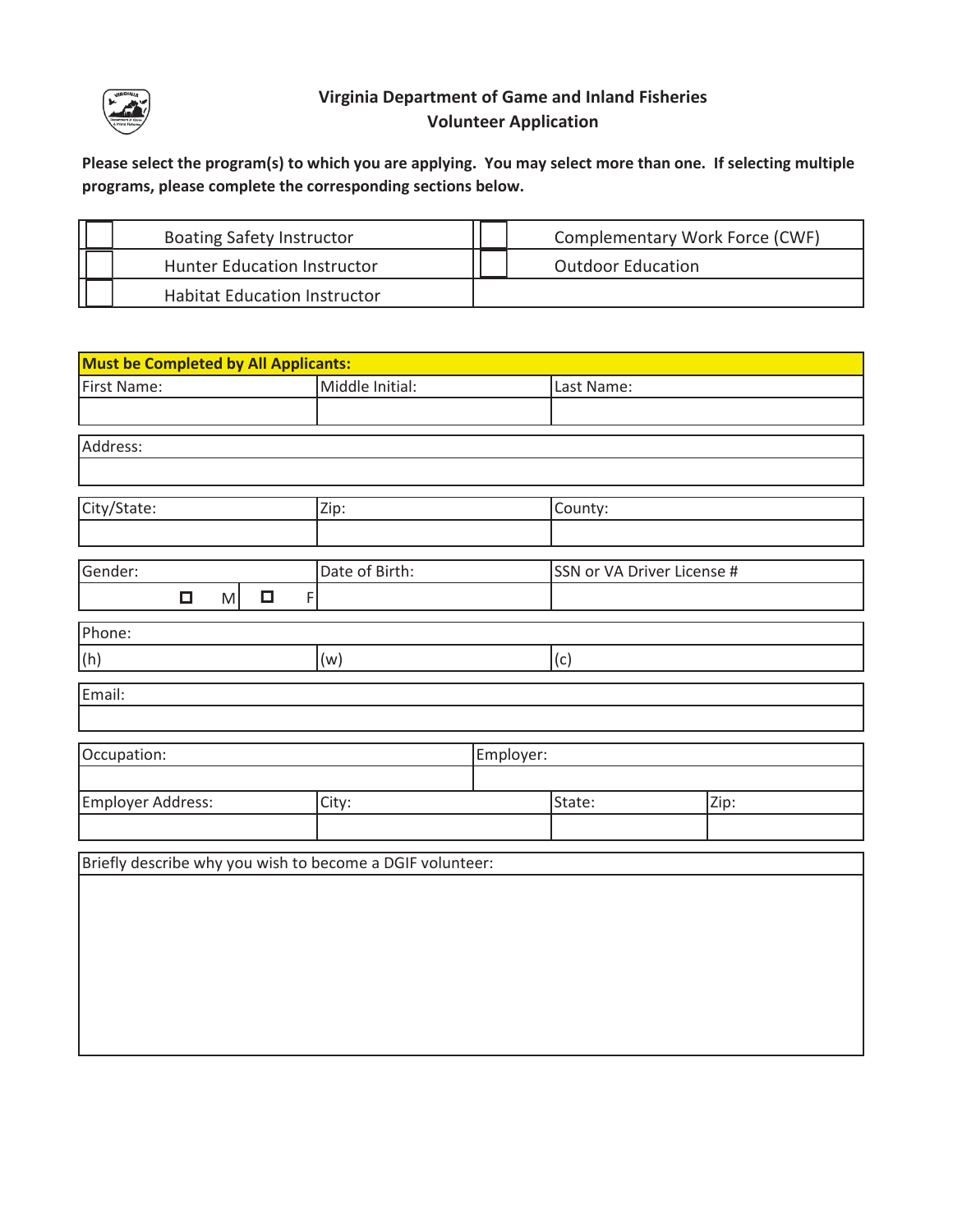## **MUST BE COMPLETED IF APPLYING FOR BOATING SAFETY INSTRUCTOR:**

Teaching Experience:

Date Graduated from Boater Education Course: **(Must complete prior to attending instructor course)** 

Instructor Certifications:

Referred by (if applicable):

| <b>MUST BE COMPLETED IF APPLYING FOR COMPLEMENTARY WORK FORCE:</b> |                    |                                     |
|--------------------------------------------------------------------|--------------------|-------------------------------------|
| Special Skills/Licenses:                                           |                    |                                     |
|                                                                    |                    |                                     |
|                                                                    |                    |                                     |
| Interests: (Check all that apply)                                  |                    |                                     |
| <b>Wildlife Damage Inspections</b>                                 | □ Trout Stocking   | <b>Region/Office Assistance</b>     |
| $\Box$ Programs/Presentations                                      | $\exists$ Exhibits | <b>Equipment/Repair Maintenance</b> |
| Volunteer Experience:                                              |                    |                                     |
|                                                                    |                    |                                     |
|                                                                    |                    |                                     |

**MUST BE COMPLETED IF APPLYING FOR HUNTER EDUCATION INSTRUCTOR:** 

| Teaching Experience:                                                                                    |
|---------------------------------------------------------------------------------------------------------|
|                                                                                                         |
| Date Graduated from Basic Hunter Education Course: (Must complete prior to attending instructor course) |
| <b>Instructor Certifications:</b>                                                                       |
| Referred by (if applicable):                                                                            |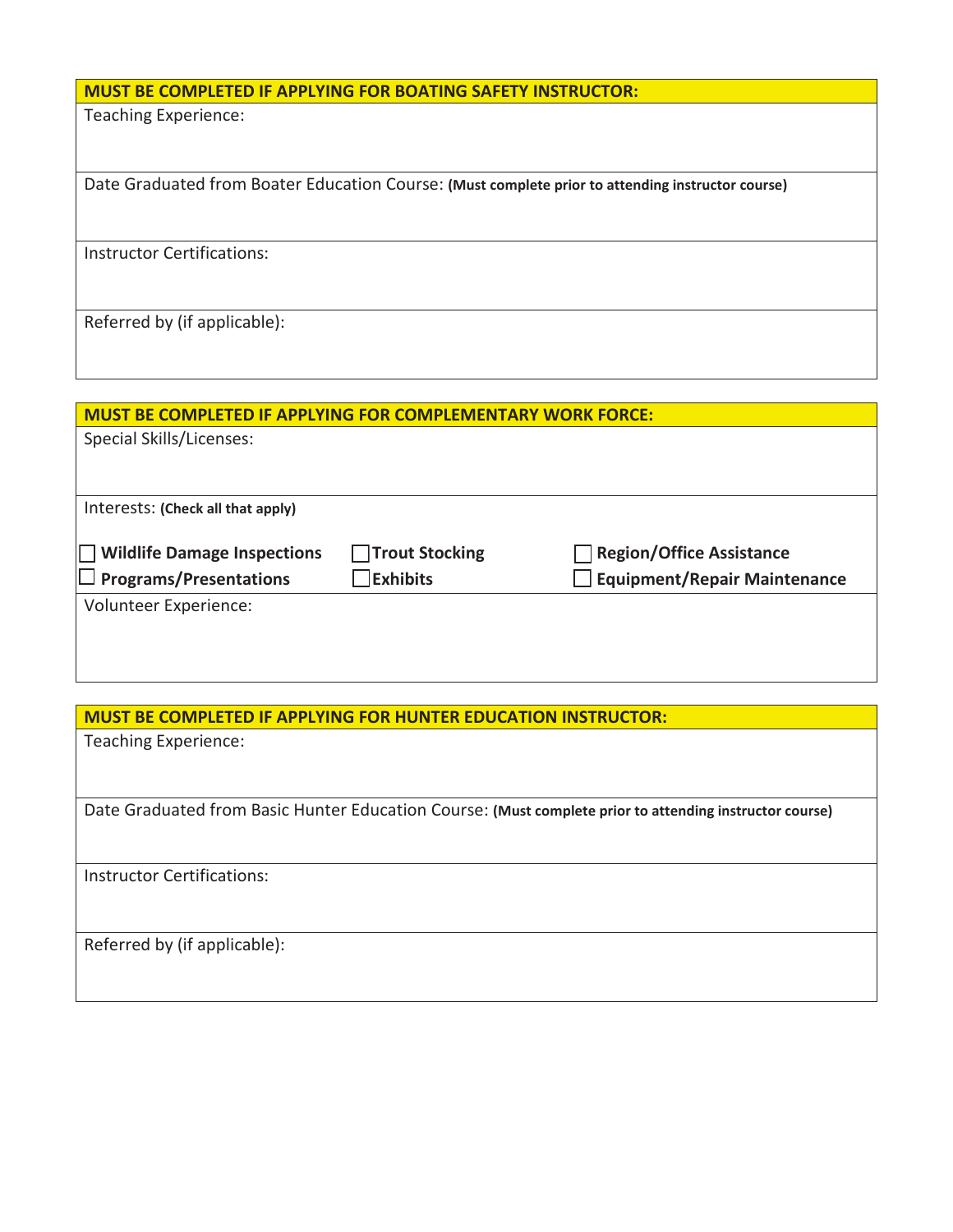|                                                                                                         | <b>MUST BE COMPLETED IF APPLYING FOR OUTDOOR EDUCATION INSTRUCTOR:</b> |                              |  |  |
|---------------------------------------------------------------------------------------------------------|------------------------------------------------------------------------|------------------------------|--|--|
| <b>Teaching Experience:</b>                                                                             |                                                                        |                              |  |  |
|                                                                                                         |                                                                        |                              |  |  |
|                                                                                                         |                                                                        |                              |  |  |
| Date Graduated from Basic Hunter Education Course: (Must complete prior to attending instructor course) |                                                                        |                              |  |  |
| (Only required if supervising live fire ranges)                                                         |                                                                        |                              |  |  |
|                                                                                                         |                                                                        |                              |  |  |
|                                                                                                         |                                                                        |                              |  |  |
| Instructor Certifications:                                                                              |                                                                        |                              |  |  |
|                                                                                                         |                                                                        |                              |  |  |
|                                                                                                         |                                                                        |                              |  |  |
| Interests: (Check all that apply)                                                                       |                                                                        |                              |  |  |
|                                                                                                         |                                                                        |                              |  |  |
| <b>Angling</b>                                                                                          | $\Box$ Shooting Sports                                                 | <b>Outdoor Skills</b>        |  |  |
| <b>Archery</b>                                                                                          | <b>Event / Program Assistance</b>                                      | <b>Equipment Maintenance</b> |  |  |

| <b>MUST BE COMPLETED IF APPLYING FOR HABITAT EDUCATION INSTRUCTOR:</b>                                             |                              |  |                                        |  |  |
|--------------------------------------------------------------------------------------------------------------------|------------------------------|--|----------------------------------------|--|--|
| Please indicate Facilitator/Instructor training you have completed and are certified in<br>(Check all that apply): |                              |  |                                        |  |  |
|                                                                                                                    |                              |  |                                        |  |  |
| <b>Master Naturalist</b>                                                                                           | <b>Master Gardener</b>       |  | <b>4H Leader</b>                       |  |  |
| <b>Boy/Girl Scout Leader</b>                                                                                       | <b>NWF Habitat Steward</b>   |  | <b>Landscape For Life</b>              |  |  |
| <b>Project WILD</b>                                                                                                | <b>Project Learning Tree</b> |  | <b>Project WET</b>                     |  |  |
| Other:                                                                                                             |                              |  |                                        |  |  |
|                                                                                                                    |                              |  |                                        |  |  |
| Field Experience: (Indicate habitat projects you've worked on, and/or other hands-on conservation work)            |                              |  |                                        |  |  |
| Instructor Experience: (Indicate groups you've given talks to, or groups you've led programs for, etc.)            |                              |  |                                        |  |  |
| Interests: (Check all that apply)                                                                                  |                              |  |                                        |  |  |
| <b>Setup/Staff Exhibits</b>                                                                                        |                              |  | Conducts 1/2-day or full-day workshops |  |  |
| <b>Assist in office</b><br>Give short presentations (45min-1hour)                                                  |                              |  |                                        |  |  |
| <b>Other</b>                                                                                                       |                              |  |                                        |  |  |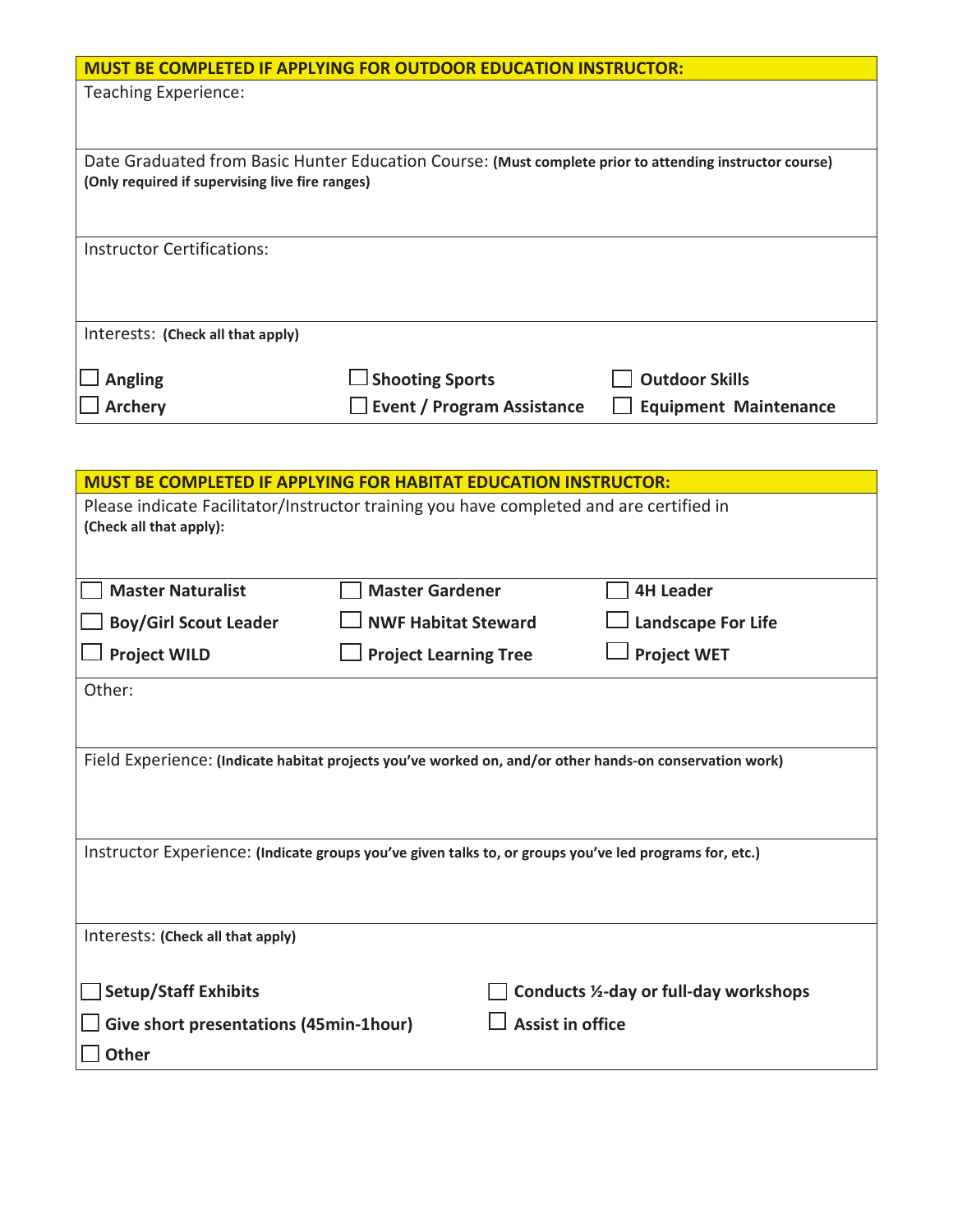The undersigned certifies that all information provided on this form is true and complete, and understands that any falsification or omission of information, regardless of time of discovery, may be grounds for denial or dismissal from *any or all* of the volunteer programs. In addition, a violation of the policies and procedures for any of the programs may result in dismissal from *any or all* of the agency's volunteer programs.

The undersigned agrees that upon certification as a *VDGIF Boating Instructor, Virginia Hunter Education Instructor, Habitat Education Instructor or Virginia Outdoor Education Instructor*, he or she will work within the specified educational program, following all guidelines and requirements set forth by DGIF to provide instruction and assistance to students involved in the course.

The undersigned further agrees that if he or she provides no assistance or instruction during the period of **18** months following the date of certification as instructor, he or she may be dropped from the rolls as a DGIF Instructor and may be required to reimburse DGIF a minimum sum of \$200 for expenses incurred during training.

| <b>Applicant Name:</b> | Date: |
|------------------------|-------|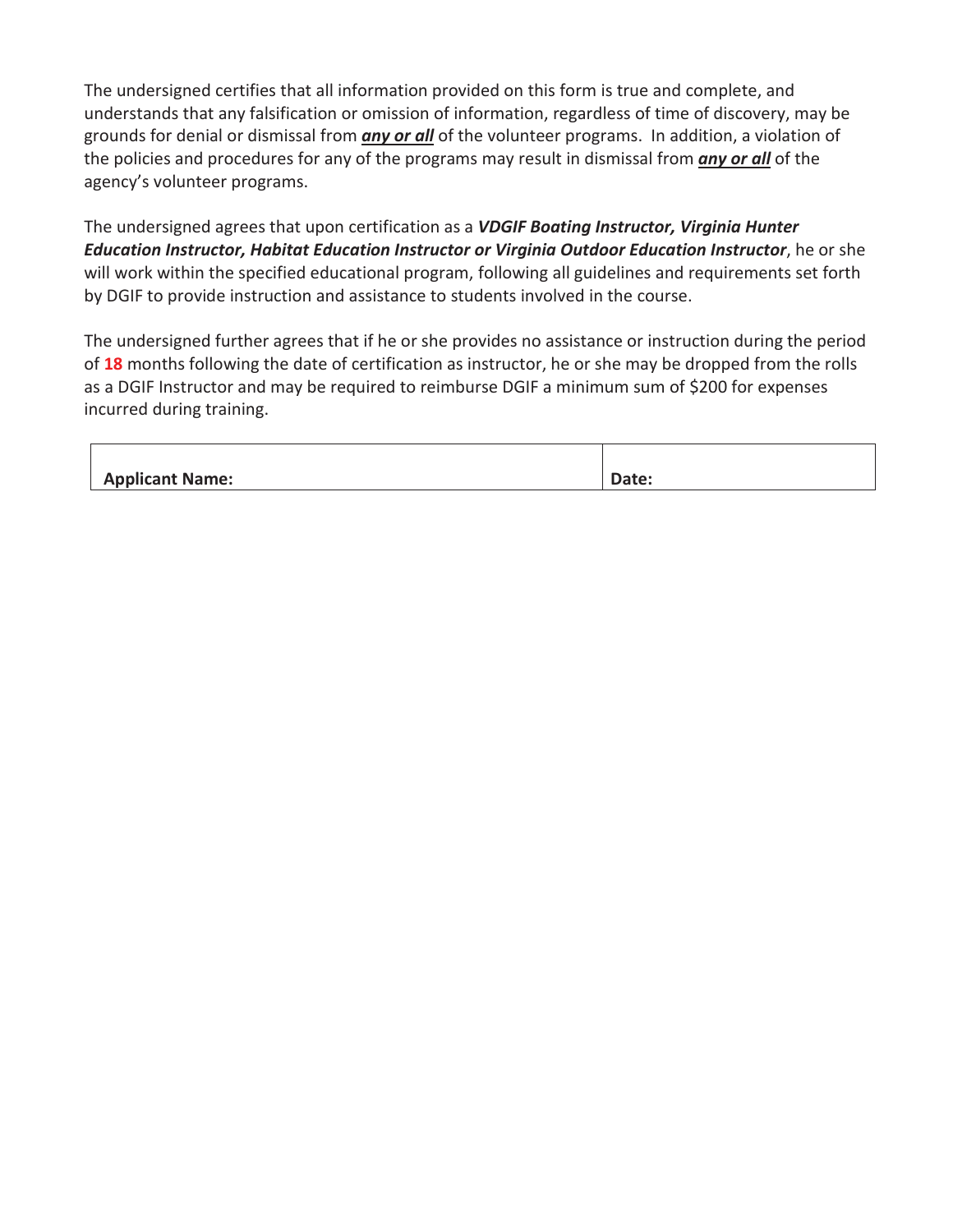## **REFERENCES: MUST BE COMPLETED BY ALL APPLICANTS**

**Please provide the names and contact information for three character references. Relatives/family members should not be used:** 

| <b>NAME:</b>          |       |                |      |  |  |
|-----------------------|-------|----------------|------|--|--|
| <b>ADDRESS:</b>       |       |                |      |  |  |
| <b>CITY:</b>          |       | <b>STATE:</b>  | ZIP: |  |  |
| <b>PHONE NUMBERS:</b> | (Day) | (Evening/Cell) |      |  |  |
| <b>EMAIL ADDRESS:</b> |       |                |      |  |  |
| <b>NAME:</b>          |       |                |      |  |  |
|                       |       |                |      |  |  |
| <b>ADDRESS:</b>       |       |                |      |  |  |
| CITY:                 |       | <b>STATE:</b>  | ZIP: |  |  |
| <b>PHONE NUMBERS:</b> | (Day) | (Evening/Cell) |      |  |  |
| <b>EMAIL ADDRESS:</b> |       |                |      |  |  |
| <b>NAME:</b>          |       |                |      |  |  |
|                       |       |                |      |  |  |
| <b>ADDRESS:</b>       |       |                |      |  |  |
| <b>CITY:</b>          |       | <b>STATE:</b>  | ZIP: |  |  |
| <b>PHONE NUMBERS:</b> | (Day) | (Evening/Cell) |      |  |  |
| <b>EMAIL ADDRESS:</b> |       |                |      |  |  |
|                       |       |                |      |  |  |

**Submit**